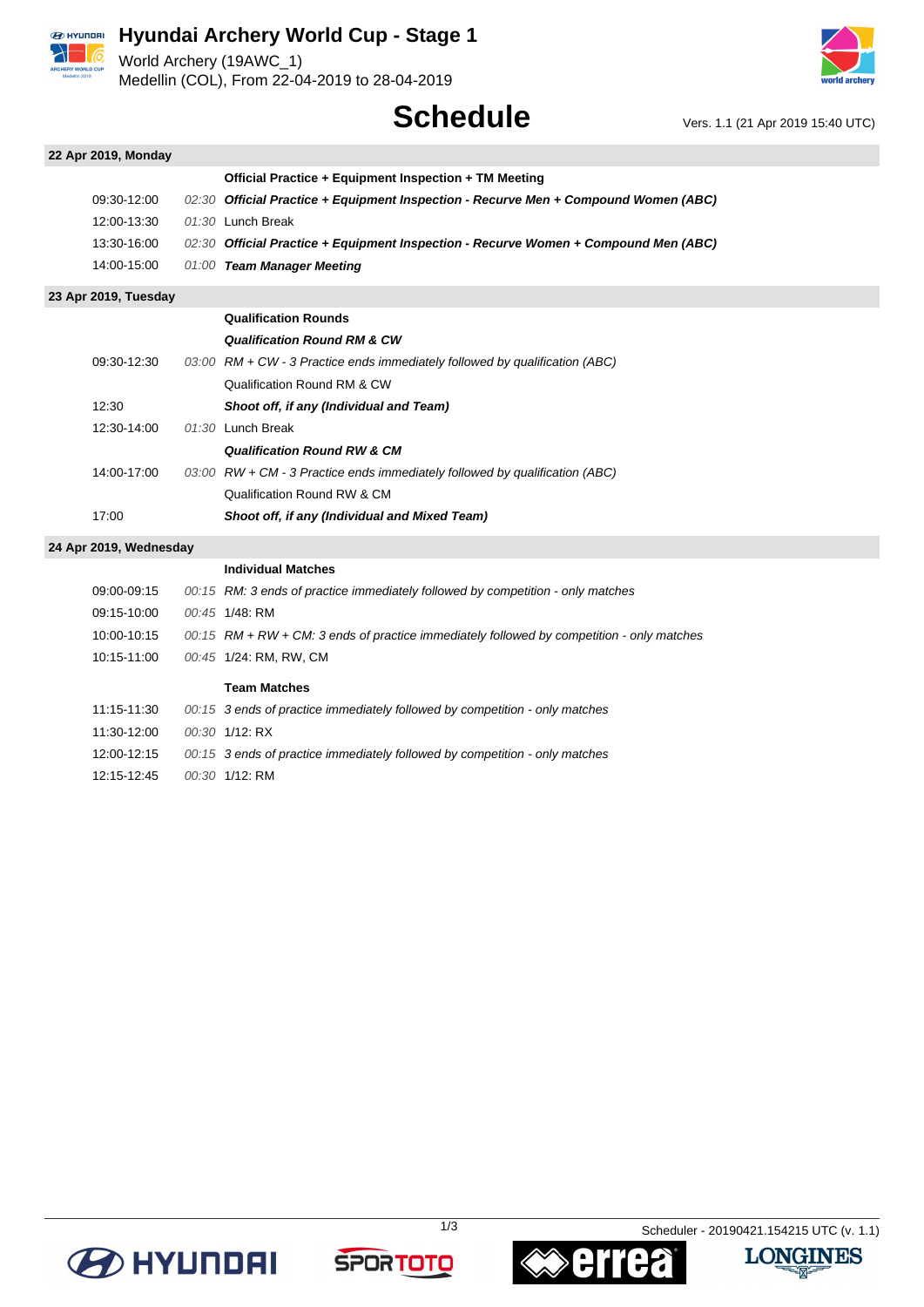

# **Hyundai Archery World Cup - Stage 1**

World Archery (19AWC\_1)

Medellin (COL), From 22-04-2019 to 28-04-2019



### **25 Apr 2019, Thursday**

|                | <b>Individual Matches</b>                                                              |
|----------------|----------------------------------------------------------------------------------------|
| 09:00-09:15    | 00:15 RM + CW: 3 ends of practice immediately followed by competition - byes can shoot |
| 09:15-10:00    | 00:45 1/16: RM, CW                                                                     |
| 10:00-10:15    | $00:15$ RW + CM: 3 ends of practice immediately followed by competition                |
| 10:15-11:00    | 00:45 1/16: RW, CM                                                                     |
|                | 1/8: RM, CW warmup                                                                     |
| 11:00-11:40    | 00:40 1/8: RM, RW, CM, CW                                                              |
| 11:40-12:15    | 00:35 1/4: RM, RW, CM, CW                                                              |
| 12:15-12:45    | 00:30 1/2: RM, RW, CM, CW                                                              |
| 12:45-14:15    | 01:30 Lunch Break                                                                      |
|                | <b>Team Matches</b>                                                                    |
| 14:15-14:30    | 00:15 3 ends of practice immediately followed by competition - byes can shoot          |
| 14:30-15:00    | 00:30 1/8: RM, RW                                                                      |
|                | RW Byes can shoot                                                                      |
| 15:00-15:15    | 00:15 Field Re-Setup                                                                   |
| 15:15-15:30    | 00:15 3 ends of practice immediately followed by competition - byes can shoot          |
| 15:30-16:00    | 00:30 1/4: RM, RW, CM                                                                  |
|                | CW warmup                                                                              |
| 16:00-16:30    | 00:30 1/2: RM, RW, CM, CW                                                              |
| r 2019. Fridav |                                                                                        |

### **26 Ap**

|             | <b>Team Matches</b>                                                           |
|-------------|-------------------------------------------------------------------------------|
| 09:00-09:15 | 00:15 3 ends of practice immediately followed by competition - byes can shoot |
| 09.15-09.40 | 00.25 1/8: RX. CX                                                             |
| 09:40-10:05 | 00:25 1/4: RX. CX                                                             |
| 10:05-10:30 | 00:25 1/2: RX, CX                                                             |